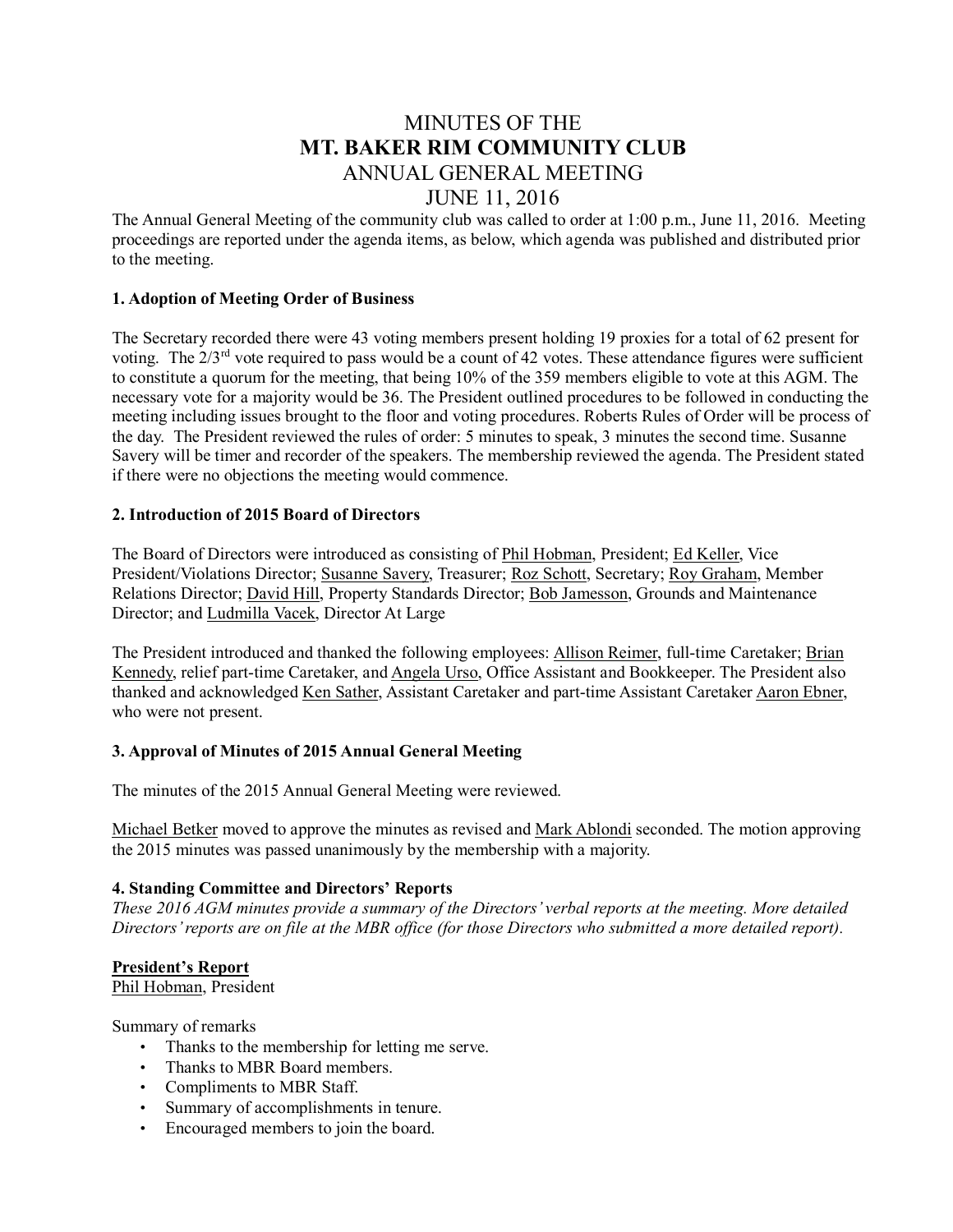• Encouraged membership to continue to support maintenance projects and, when appropriate, improvements, as they have been doing.

## Violation Director's Report

Ed Keller, Violations Director

2016, like most years, has had its share of the usual violations, gate breakage, and improper disposal at our trash and recycle area, and off-leash dog issues. The majority of our members are very respectful of our Rules & Regulations, with over 95% having no compliance issues.

The attention to violations this year was changed to a procedure of written requests for compliance from our members, instead of issuing a citation. Most issues could be handled within an agreeable time frame, making issuing fines unnecessary. Fines were only issued for the most blatant violations.

There are three areas that did require extra attention in this last year.

- With our old dumpster gone the raccoons did not have their nighttime feeding area and at least one member began a regular feeding station for the raccoons causing a dangerous situation to the immediate neighbors. It is illegal to feed this type of wildlife, and harmful to them as well as the residents around them. The Board added specific language to our Rules and Regulations so action could be taken to stop this from happening.
- In the past members have been given permission to temporarily store utility trailers on their MBRCC property. Unfortunately they somehow never left and soon others followed the example and more stored trailers showed up. It has always been a violation to store any utility trailer more than 7 days. Because we are a community with members who use these trailers for many sport activities like snowmobiles and motorcycles, the Board added language to our Property Standards to allow for storage of these types of trailers in a fenced area, out of view on member properties. It was our hope that this would serve these members and also protect the other members from looking at stored trailers. It still remains a violation to store any RVs or other unused vehicles on any MBRCC lot.
- The third and most important issue in this last year has been fire. After a weekend renter tossed a burning object, most likely a cigarette into the barked area next to the hot tub and deck, the cleaning crew arrived on the next Tuesday to discover that the area was still smoldering and had blackened an alarming area. It was immediately reported to our staff and extinguished.
- There was a campfire started over the  $4<sup>th</sup>$  of July weekend during the burn ban. There were fireworks on the July 4<sup>th</sup>, and New Year's, and even just to celebrate a member's special occasion a few months ago. Fireworks are banned all year round within MBRCC.
- There was also a dangerous burn pile started on a member's property where they began to burn household items including a mattress and box spring. They were immediately told of the danger and violation involved, but later proceeded to dispose of the mattress into the compactor. That night the caretaker was awakened at midnight with a report that the compactor was smoking. This required assistance from our local volunteer fire department to extinguish. This was very serious. Fortunately it did not cause any serious damage to our compactor. To make matters worse the member departed for home without fully extinguishing the burn pile at home and it was still smoldering on Tuesday morning, requiring our staff to put out their smoldering burn pile remains. This action resulted in the largest fine ever issued at one time to a MBRCC member.
- With warmer, dryer summers, we expect fire to be a significant danger within our community requiring the diligence of all our members to keep our property and fellow members safe.
- It is our hope that requesting compliance from all members in an even and uniform manner benefits all members, and helps to keep MBRCC the community it was intended to be, for all to enjoy.

Comments from members and response from Board of Directors:

- Carolyn Gardner The concern was that the Board changed the rules.
	- o Director Response: The MBRCC Bylaws can only be changed with a vote at an AGM meeting, the Rules and Regulations and the Minimum Property Standards can be changed by the Board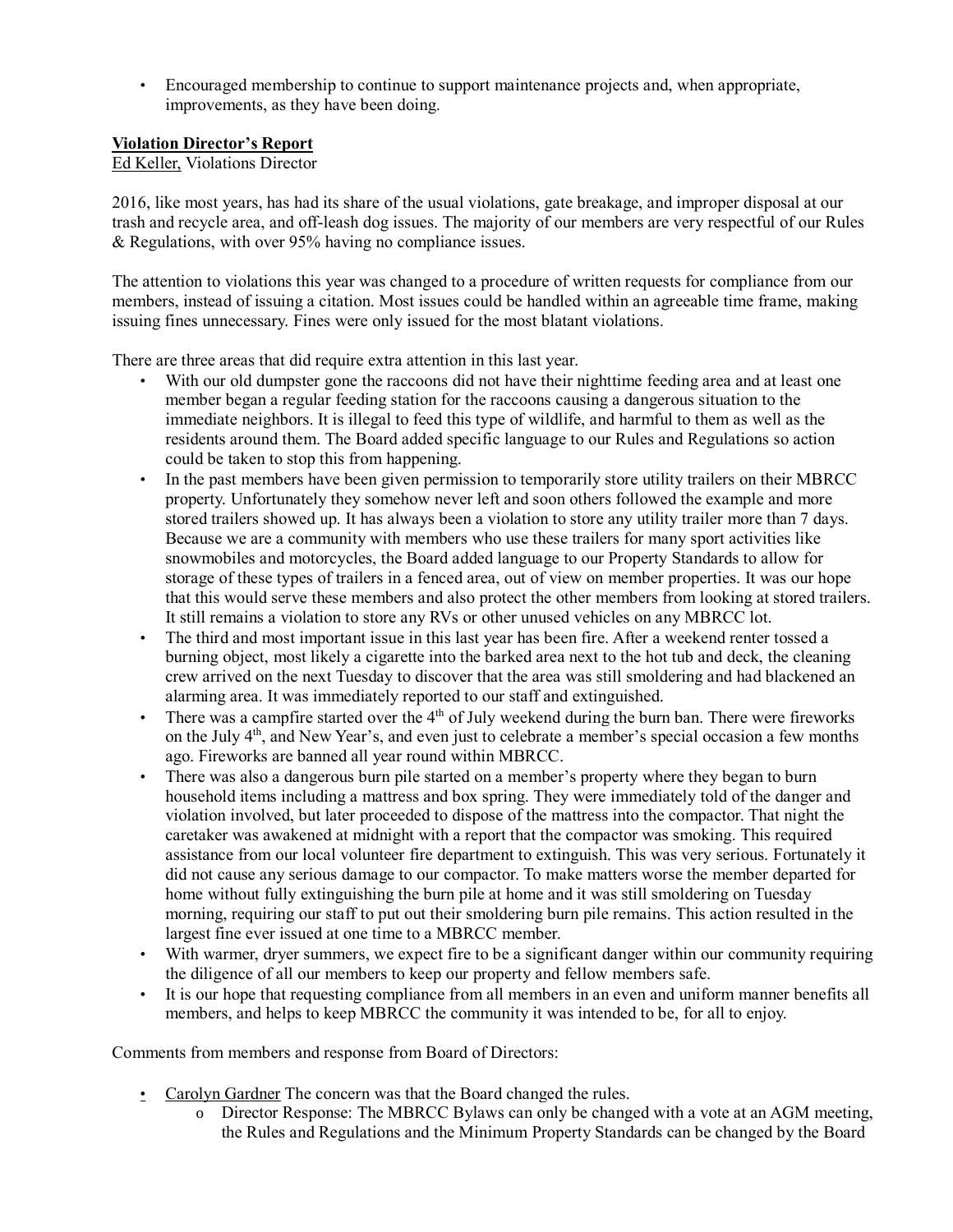as needed. Members are notified by the website and Baker Bits and Nextdoor postings. They are also being posted on the website with current information. Member requesting changes that impact people should be notified not as an informal Baker Bits. The goal of the Board is to close the gap in clarifying the procedure.

- Jacques Massie The concern was that input was put out to some and not all members on this issue. He also expressed concern for employees or anyone climbing into the compactor. This was in regards to Allison entering the smoke-filled compactor during a fire situation. Member stated that "Nobody should ever have to climb into the compactor." This was in reference to the safety features of the compactor.
	- o Director Response: Safety is our priority as well. The compactor has a safety port.
- Bob McDonald Commented on the issue of storage of trailers. Member has a boat trailer and boat. Wants a sharing system and communication system of rules and regulations. Member was unaware of the change and didn't feel he was notified.
- Paul Freitag Comment/question: Aren't those changes in the monthly minutes?
- o Director Response: Yes, in the monthly Board Meeting minutes.
- Judy Harding Communication in an email to members: add a new section that indicates any changes will be posted. Include in communications: reminder of safety issues such as no beer or glass in pool area and charcoal grill during burn ban.

#### Legal and Insurance Director's Report

Kristen Lee served during 2015 and 2016 as Legal and Insurance Director. Insurance was reviewed and there was a slight increase in our insurance premium. We reviewed and raised the deductible to a higher level so overall insurance went down.

#### Treasurer's Report

Susanne Savery, Treasurer

The Treasurer presented the following report:

#### 2015 - Year-End:

Net income for 2015 was \$5,412 below plan and \$1,965 better than 2014 after the loss of \$17,893 on disposal of unbuildable lots held for sale. Ordinary Income was \$17,425 and \$18,749 better than plan and the prior year respectively. Cash on hand was \$54,131 less than the prior year end mostly as a result of increased capital spending of \$53,916 over 2014 with the improved operating income reduced by an almost equal reduction in prepaid dues received over the prior year-end.

The improvement in expenses over budget and the prior year are mostly a result of lower trash costs realized from the compactor over last year not budgeted for in 2015. The warm summer also resulted in reduced propane costs for the pool; propane was budgeted on 2014 costs. Other income was lower than budget and 2014 as a result of a reduction in renters' fees perhaps as a result of the lack of a ski season and lower violations income.

Capital spending was less than planned because \$12,000 of planned spending for the sauna, clubhouse windows, and upgraded gate software was deferred while the pool fence and trash area were \$3,628 more than planned, offset by a small saving on the compactor (\$528).

#### 2016 Year-to-Date as of May 31:

Expenses and other income are slightly above plan year-to-date. The 2016 budget was loaded to equal last year's actual expenses as incurred with the exception of the increased member dues and the write down of the lots and related expenses written off in 2015. There may be timing differences between when expenses occur this year versus last year. Although some costs are up and some are down, it would appear that we are on track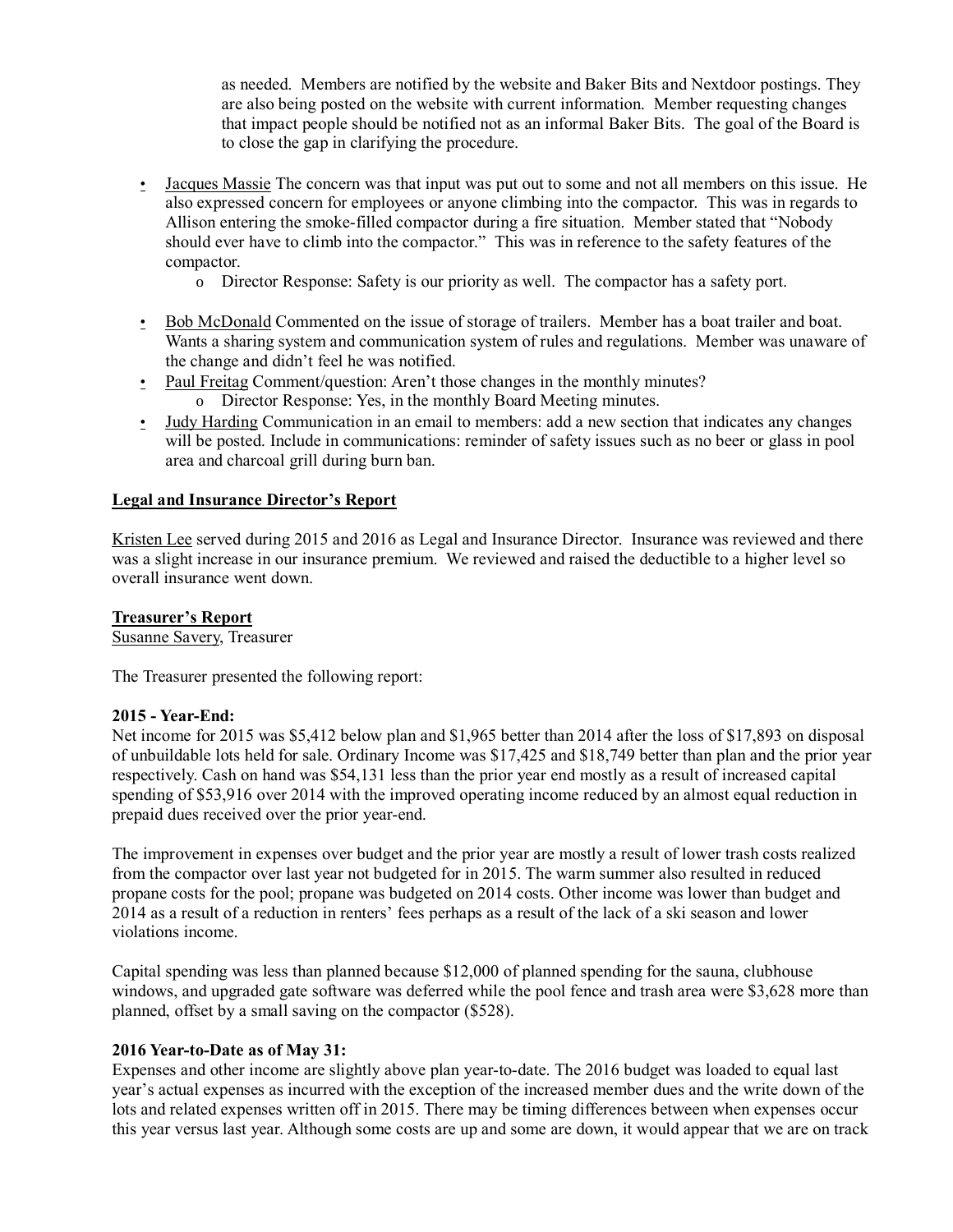to meet the 2016 plan. That said, the unplanned pool cover, deck chair replacement, 2016 taxes on the zero valued lots incurred because they were filed with the County after December 31<sup>st</sup> and increased electricity costs may be offset by lower than other planned costs, garbage for example, or they may cause us to run over plan by year-end.

If anyone reviews the monthly financial statements, please note that prior to this year, capital expenses were recorded in the profit and loss statement and transferred to the balance sheet at December 31<sup>st</sup>. In 2016, capital is being directly recorded to the balance sheet as incurred. Therefore the year over year change appears larger than it actually is because the 2015 capital was recorded on the balance sheet in December.

The Board made the decision to hold the replacement fund and not reduce it because there is enough cash in the operating fund. We currently have enough in reserve funds even after updated electrical panel.

- Member question: Dick Russell wondered about the savings due to the water with the compactor installation. Are not paying for water weight or hauling issue.
	- o Response: The structure was going to have to be so large to put the roof on so that it would have been unsightly. How is it being depreciated? \$30,000 for total for a total of \$54,000. We used a net value ratio—this gives us a positive value and cash outlay and the stream of cost savings from the reduced water weight and pick-ups. We used a 20 years life and based on input. It compacts every third time the door is opened.

## Member Relations Director's Report,

Roy Graham, Member Relations Director

The Director's role is to contact all new members and welcome them to MBR. The job is to reach out to new members, and all new members get a packet and often not read. Director tries to talk to each person individually to go over important issues. The website is now available on the Rim and the input from the meeting has been helpful in knowing how we can provide information.

Encourage everyone to get their email address into the office. Also, sign up for Nextdoor. ([mtbakerrim.nextdoor.com](http://mtbakerrim.nextdoor.com/)) The website has important information added on a regular basis.

Sales have been slow here. Last year, 19 properties sold, this year 15 properties have joined. The Director thanked the staff for looking after our properties. The Director also gave special recognition to Bob Jamesson and Susanne Savery for their careful and thoughtful volunteer work using our funds carefully. A Social Committee is still needed and the director encouraged members: if you want to do something, please step up and help.

Comments and response from the floor:

- Dawn Chaplin Why was social director taken off the Board as a director?
	- o Director Response: Mary did an outstanding job as social director. She wanted to be social director, but did not want to be on the Board. The Board position remained Director at Large.
- Mark Ablondi Mary did a great job as social director. People didn't want to get involved. People have changed through the years and if the members want to try it again, that's a good thing.
- Bob McDonald Stated that a survey taken 6 years ago revealed 34% were not very interested in social events. It ranked 25 of 28 in importance to members.

## Property Standards Director's Report

David Hill, Property Standards Director

A written report is included with the minutes in the office.

The Director reports that we are trying to find a balance of cutting trees to let light in and keeping our community looking like a woodsy area. The goal is to maintain our area so everyone feels welcomed, and open to all.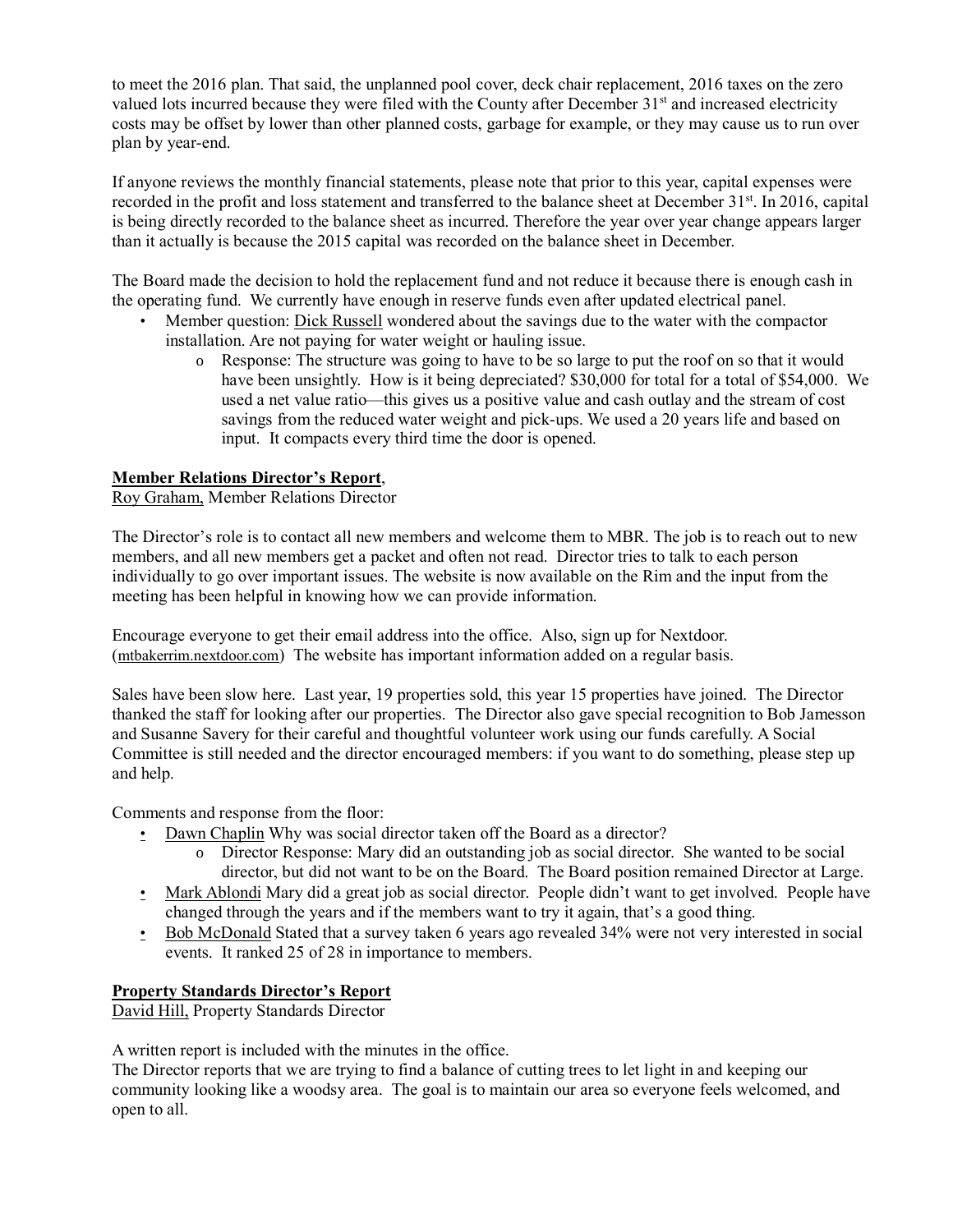- Jacques Massie A number of properties were cleared off, and septic systems installed and never built on.
- Director response: That rule applied to those who have one year after construction not from septic.
- Dave Sprinkle A number of people put septics in because the county had new rules.
- Dawn Chaplin We came in 1991, but had a year from septic tank installation to build.

# Grounds and Maintenance Director's Report

Bob Jamesson, Grounds & Maintenance Director

A written report is on file in the office with a copy of these minutes.

Thanks to the membership for letting me serve.

Thanks for the trust in my judgment to upgrade the Nissan to make it safer for errands that are needed for the caretaker, caretaker residence as needed,

- Dick Russell suggested using Kar Mart who might give a good bid.
- Nyla Wright Question: Where are the (pool) chemicals located?
	- o Director response: They are still in the panel room, but now with the upgrades it is safe.
- Judy Harding reminded people regarding bear safety and leaving out anything that attracts bears.
- Sheri Hargus wanting to ask for fitness equipment to be in the clubhouse. Discussion to include in July board meeting.
- Barb Korducki Question if it is okay to plant berries on your property?
- J. Poirier Inquiring regarding solar power.
	- o Director response: In the past when we looked at the possibility, it was very expensive, but can be looked at again.
- John Balhoun Internet system seems weak here.
	- o Caretaker response: We pay Frontier for top speed WiFi. It is our only option.

The Director thanked the Board members who volunteer to serve and have a heart for the membership.

Compliments to Staff:

• Kudos to Allison as caretaker who runs and does things that surprise with expertise. Dependable and makes it a joy to work with the Board and Allison.

Summary of accomplishments in my tenure:

- Updated pool structure and maintenance, provided pool storage area for chemicals and power panel distribution set up. It would have cost \$50,000 to replace. Bob had a contact that helped redesigned and the cost was \$20,000. The lowest connection was 8 inches from the floor.
- The Roads repaired each year (5 miles) \$10,000 per year for maintenance.

The Director stated to continue to hold the Board accountable for balancing spending dollars to makes things look right and updating maintenance issues.

Encourage members to join the Board, as others' opinions can provide diverse thinking and decisions. The Director encouraged pre-decisional dialogue to encourage free thinking and new ideas.

The Directors also encouraged membership to continue to support maintenance projects and when appropriate and improvements as they have been doing.

- Building improvements included replacing windows, pool lounge chairs, new pool filters, vacuum motor, heavy use of plow and truck. The truck is old, but heavy-duty and is still working when it needs replacement — recommends buying a same heavy-duty truck.
- Compactor has been put in and improved the appearance of the dumpster area. It has saved us money using the compactor. There are still issues with the locks and the caretaker is looking into it.

## 5. Ratification of Operating and Capital budgets

The 2016 operating and capital budgets were presented to the members in the AGM packet available online.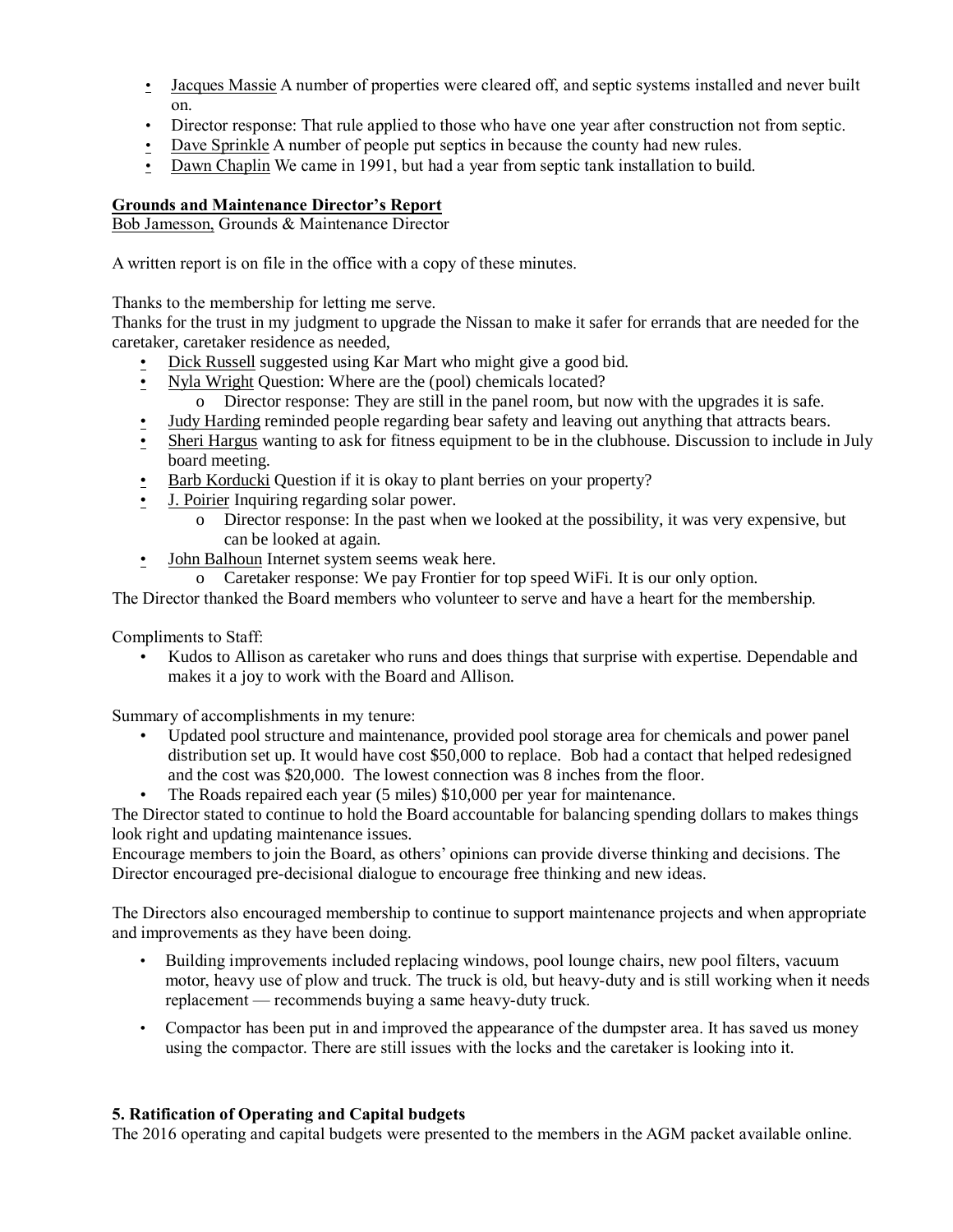Bob McDonald motioned to ratify the 2016 operating and capital budgets; Mark Ablondi seconded the motion. The voting assembly approved the ratification of the 2016 Operating and Capital Budgets with a unanimous approval vote.

# 6. Nomination and Election for Board of Directors

The floor was opened for the nominations to the 2016 Board of Directors. The Board positions open are Legal and Insurance, Treasurer, and Property Standards,

- Dick Russell nominated Peter Berow for Property Standards Director.
- Peter Berow lives in the Rim full time and has previously served as Property Standards Director.
- Peter Berow nominated Dawn Chaplin, Eleanore Russell seconded.
- Dawn Chaplin was previously on the board for 6 years, she has worked in banking, and has served as the Social Director in the past.
- Michael Betker nominated Mark Ablondi. Paul Freitag seconded.
- Mark Ablondi has been a resident up here for three years full time.

Roy Graham moved to acclaim all three members for Board positions. Barb Korducki seconded. Motion Passed.

## 7. Waiver of Audit

The President called for the formal, independent audit of MBR to be waived for 2016. Dick Russell moved to waive the audit for 2016; Dave Sprinkle seconded the motion. The voting assembly unanimously approved the waiver of the audit for 2016.

8. Unfinished Business The President called for identification of any items of unfinished business. There was no unfinished business.

## 9. Open Forum/New business

The President called for identification of any items of new business.

- Dawn Chaplin Vacant lot next to us with many trees that are leaning. What is the procedure?
	- o Director response: If they are on the Rim property, we take care of it, but if on a private lot, we have their contact information so we can help with the member-to-member communication.
	- o Violation Director's response: WA State has a law that says they want you to send the neighbor the letter and it serves as record that they are liable.
	- Barb Korducki Do we have a tree guy that can help check on trees?
		- o Director response: Check the Nextdoor website.
	- Bob McDonald How often is the compactor jammed?
		- o Allison's response: It is getting better, the most common thing that happens is a large box is not flattened and causes garbage to build-up.

Director of Member Relations asked membership for input regarding usage of the pool. Currently, only members can use pool. How do the members feel about this?

- Dawn Chaplin I would just ask What lot are you on??
- Jacques Massie expressed dislike for running into (a person who is not a member) at the pool.
- Kathryn Clouse Many have friends or are locals and it isn't a problem unless it is at capacity. Consider rekeying all the gate card keys. 10 kids and 2 adult providing supervision that were neither guests nor renters. They admitted they were in because someone gave them a key.
- Dave Sprinkle Suggestion, signed in with name and lot number.
- Nyla Wright Suggestion: why do we not issue passes for the pool? They can be issued one or two cards and add a card reader and are turned in at the end of the season.

Discussion concluded with Director's comments that there is no easy solution (to the pool usage issue), but it would help if members would take initiative to at least ask if you are a member. Say please eat outside as per state law as posted.